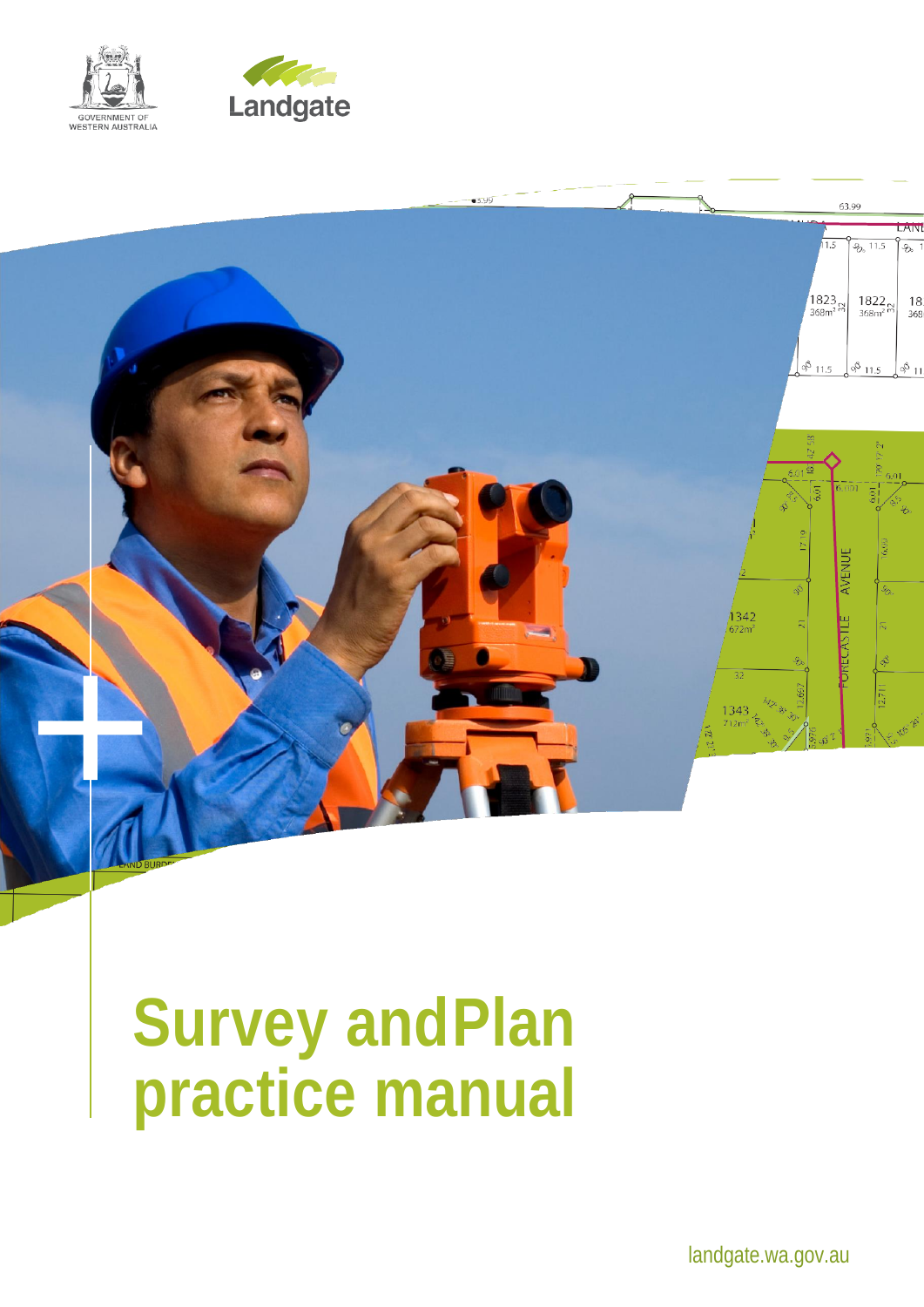# Survey and Plan Practice Manual for Western Australia

#### **New guides replace the Survey and Plan Practice Manual**

Landgate has replaced its Survey and Plan Practice Manual with Survey and Plan Policy and Procedure Guides. The sequence of the information in the new guides reflects the structure of the outdated manual – chapter 1 is now SPP-01, chapter 2 is SPP-02 etc.

The guides are available from the [Land Transactions toolkit.](https://www0.landgate.wa.gov.au/for-individuals/Land-Transactions-toolkit/survey-and-plan-policy-and-procedure-guides) To support the transition, this document contains an index taken directly from the existing practice manual and links to the guides that now contain the information.

The guides are written in plain English and presented in a user-friendly format.  They will help assist users in the preparation of surveys and plans and easily access the most up-to-date information from Landgate. 

If you have questions, please email *quides@landgate.wa.gov.au.* 

| <b>Index</b>                                                                                                 |
|--------------------------------------------------------------------------------------------------------------|
| <b>Glossary of Terms and Abbreviations</b>                                                                   |
| <b>Chapter 1</b>                                                                                             |
| SPP-01 Introduction to Policy and Procedure Guides                                                           |
| 1.1 Relevant Legislation and Directions                                                                      |
| 1.2 SmartRegister Titling System                                                                             |
| 1.3 Changes to Plan Presentation                                                                             |
| 1.4 Land Administration Action 1997                                                                          |
| 1.5 Single Registration System                                                                               |
| 1.6 Changes Introduced by the LAA                                                                            |
| <b>Chapter 2</b>                                                                                             |
| SPP-02 Searching Landgate Records                                                                            |
| 2.1 SmartPlan Spatial Viewer                                                                                 |
| 2.2 "My Landgate" Website                                                                                    |
| 2.2.1 Features of My Landgate Survey Channel                                                                 |
| 2.2.2 General                                                                                                |
| 2.2.3 Benefits                                                                                               |
| 2.3 Customer Remote Searching                                                                                |
| 2.4 Analogue Survey Index Plan and SmartPlan Survey Index Plan View                                          |
| 2.5 Dual Numbering of Crown Plans and Diagrams<br>2.6 Key Sheets                                             |
| 2.7 Microfiche                                                                                               |
| 2.8 Survey Index Cards (SIC)                                                                                 |
| 2.9 Geodetic Data                                                                                            |
| 2.10 Mining Tenure                                                                                           |
| 2.11 Gazettals                                                                                               |
| 2.12 Miscellaneous and Reserve Plans                                                                         |
| 2.13 Renovation Plans for Central Business Districts (CBDs)                                                  |
| 2.13.1 Disclaimer                                                                                            |
| 2.13.1 Searching                                                                                             |
| 2.14 Acquiring Digital Data from Landgate                                                                    |
| 2.15 Availability and Procedure to Acquire CSD Files<br>2.15 Availability and Procedure to Acquire CSD Files |
|                                                                                                              |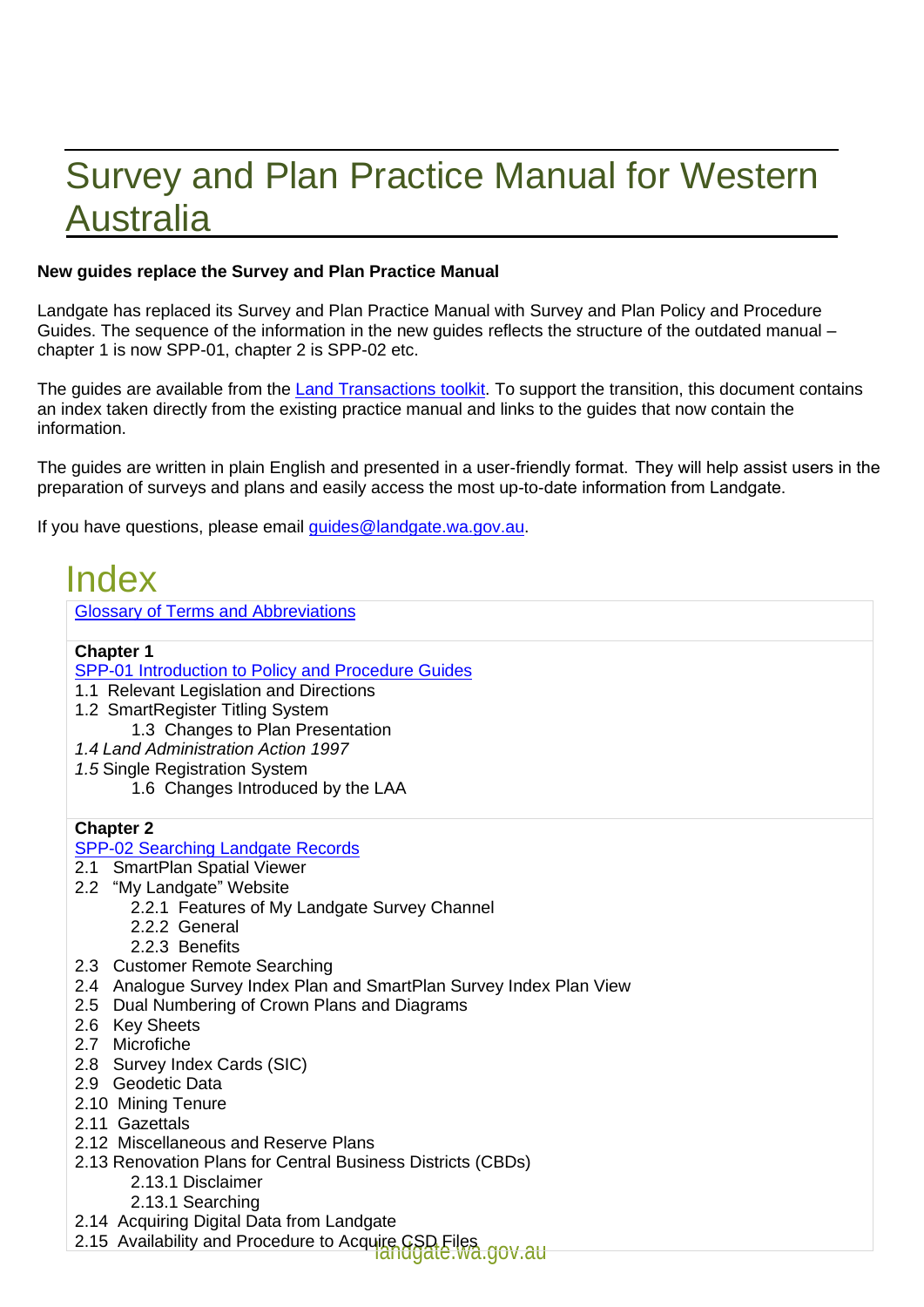- 2.15.1 For an SCDB extract from the lodged layer
- 2.15.2 For an SCB extract from the integrated layer (also called approved layer
- 2.15.3 For a CSD file of a specific plan

## [SPP-03 Survey Guidelines](https://www0.landgate.wa.gov.au/for-individuals/Land-Transactions-toolkit/survey-and-plan-policy-and-procedure-guides/#SPP-03)<br>3.1 Disclosure

- **Disclosure**
- 3.2 Minimum Acceptable Re-establishment
- 3.3 Urban Re-establishment
- 3.4 Priorities of Re-establishment Evidence
- 3.5 Excess Adjacent to Deficiency
- 3.6 Conformity between Adjacent Plans
- 3.7 Closest Pickup is Best
- 3.8 Discrepancies with Original
- 3.9 Included Angle is a Check Only
- 3.10 Erroneous Original Values
- 3.11 Calibration of Instruments
- 3.12 Accuracy
- 3.13 Closures
- 3.14 Old Fences as Pickup
- 3.15 Sketch on Transfer Boundaries
- 3.16 Distribution of Excess and Redefinition Plans
- 3.17 Special Surveys
- 3.18 Surveys Involving Crown Land
- 3.19 Special Survey Areas
- 3.20 Subdivision of Private Roads and Drains Using Regulation 26A
- 3.21 Connections to State Geodetic Network

#### **Chapter 4**

# [SPP-04 Marking Guidelines](https://www0.landgate.wa.gov.au/for-individuals/Land-Transactions-toolkit/survey-and-plan-policy-and-procedure-guides/#SPP-04)<br>4.1 Referencing of Urban

- Referencing of Urban Pickup
- 4.2 Protection of Urban Pickup
- 4.3 Referencing of Rural Pickup (Road Corners)
- 4.4 Referencing of Rural Re-establishment
- 4.5 Risk in Adjacent Spikes
- 4.6 Secure Positions
- 4.7 Brick Paving
- 4.8 Independent Reference Marks
- 4.9 Reference Spikes on Road Secants
- 4.10 Non-Standard Marking A Caution
- 4.11 Mark the 'Lot" Side of Walls
- 4.12 Alternative Marks
- 4.13 Hallmarks and Star Pickets
- 4.14 Numbering of Pegs
- 4.15 Obliteration of Previous Subdivision
- 4.16 Intervisibility between Marks
- 4.17 Clearing of Boundaries
- 4.18 Visibility of Marks
- 4.19 Trenching
- 4.20 Staking
- 4.21 Timing of Marking
- 4.22 Deferred Final Marking/Deferred Referencing

#### **Chapter 5**

#### [SPP-05 Surveys of Water Boundaries](https://www0.landgate.wa.gov.au/for-individuals/Land-Transactions-toolkit/survey-and-plan-policy-and-procedure-guides/#SPP-05)

- 5.1 Introduction
- 5.2 Tidal Waters
- 5.3 High Water Mark on a Tidal River of Estato, Wa.gov.au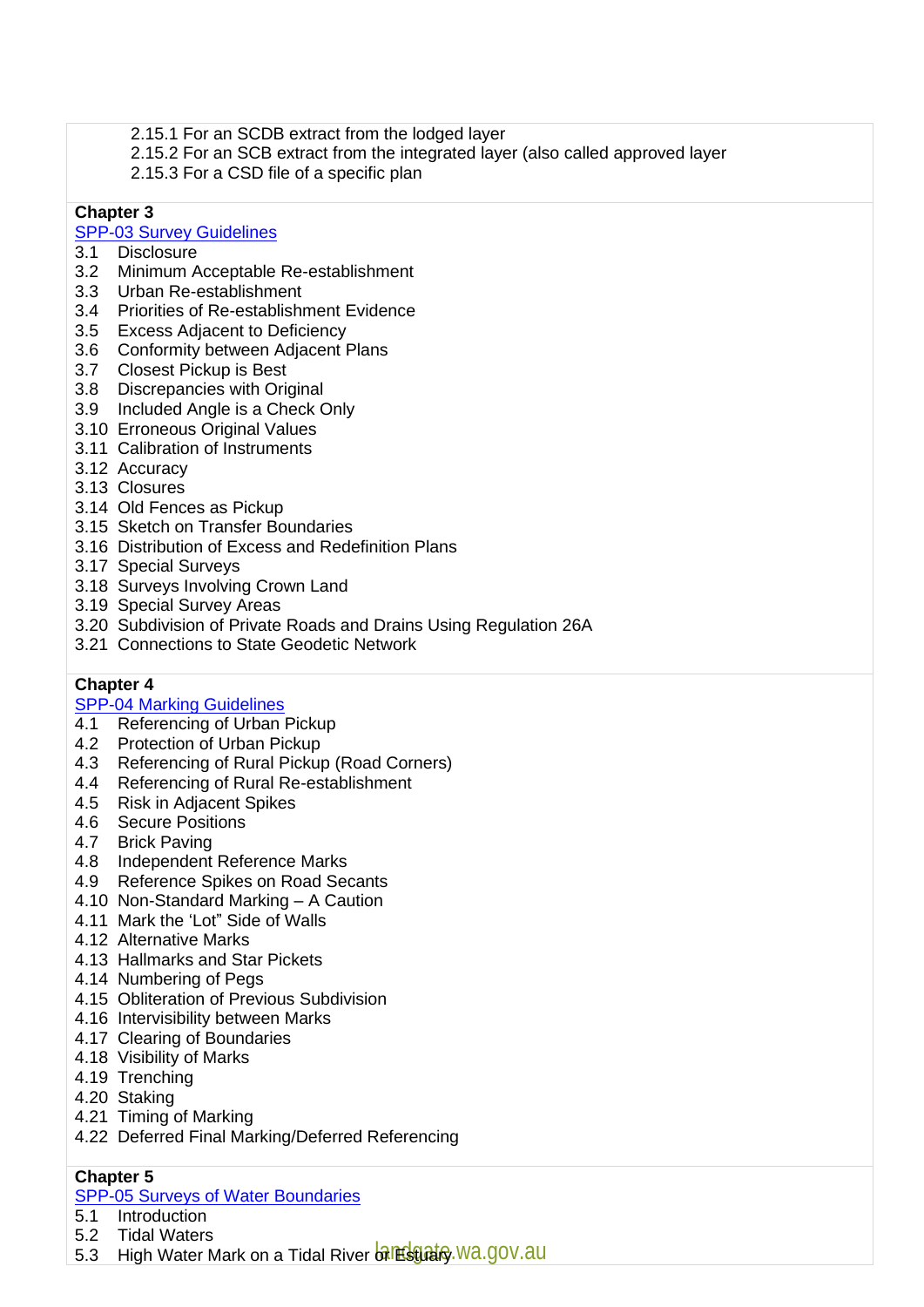- 5.4 Inland (Non-Tidal) Waters
- 5.5 Survey Method
- 5.6 Doctrine of Accretion and Erosion<br>5.7 Title Amendment for Water Bound
- Title Amendment for Water Boundaries
- 5.8 Freshwater Bay Surveys

[SPP-06 Surveys Using Global Positioning System \(GPS\)](https://www0.landgate.wa.gov.au/for-individuals/Land-Transactions-toolkit/survey-and-plan-policy-and-procedure-guides/#SPP-06)

- 6.1 General
- 6.2 Control Surveys
- 6.3 Geodetic Connection
- 6.4 Permanent Marking of GPS Stations
- 6.5 Distant Reference Marks
- 6.6 Field Notes
	- 6.6.1 Equipment
	- 6.6.2 Method
	- 6.6.3 Processing
	- 6.6.4 Results
- 6.7 References

#### **Chapter 7**

# [SPP-07 Easement Surveys](https://www0.landgate.wa.gov.au/for-individuals/Land-Transactions-toolkit/survey-and-plan-policy-and-procedure-guides/#SPP-07)<br>7.1 Scope

- **Scope**
- 7.2 Easements by Survey and Ground Marking
	- 7.2.1 General Provisions
	- 7.2.2 Marking
	- 7.2.3 Field Notes
	- 7.2.4 The Plan
- 7.3 Easements by Calculation from the SCDB
	- 7.3.1 General Provisions
	- 7.3.2 Procedure
- 7.4 Geodetic Connections
	- 7.4.1 Survey
	- 7.4.2 Accuracy
	- 7.4.3 Field Notes
- 7.5 Transmission Line Easements
	- 7.5.1 Scope
	- 7.5.2 Local Re-establishment and Calculation
- 7.6 Calculations from the SCDB
	- 7.6.1 General Provisions
		- 7.6.2 Procedure

#### **Chapter 8**

#### [SPP-08 Field Notes](https://www0.landgate.wa.gov.au/for-individuals/Land-Transactions-toolkit/survey-and-plan-policy-and-procedure-guides/#SPP-08)

- 8.1 Standard of Field Notes
- 8.2 Field Book Index
- 8.3 Surveyor's Certificate
- 8.4 Re-establishment of Alignments
- 8.5 Closures
- 8.6 Bearings in Lieu of Angles in Field Books
- 8.7 Improvements
- 8.8 Oversize Pages
- 8.9 Mark Gone
- 8.10 Field Books Lodged for Surveys that do not 'Proceed'

#### **Chapter 9**

- [SPP-09 General Drafting Practices](https://www0.landgate.wa.gov.au/for-individuals/Land-Transactions-toolkit/survey-and-plan-policy-and-procedure-guides/#SPP-09)
- 9.1 Plan Forms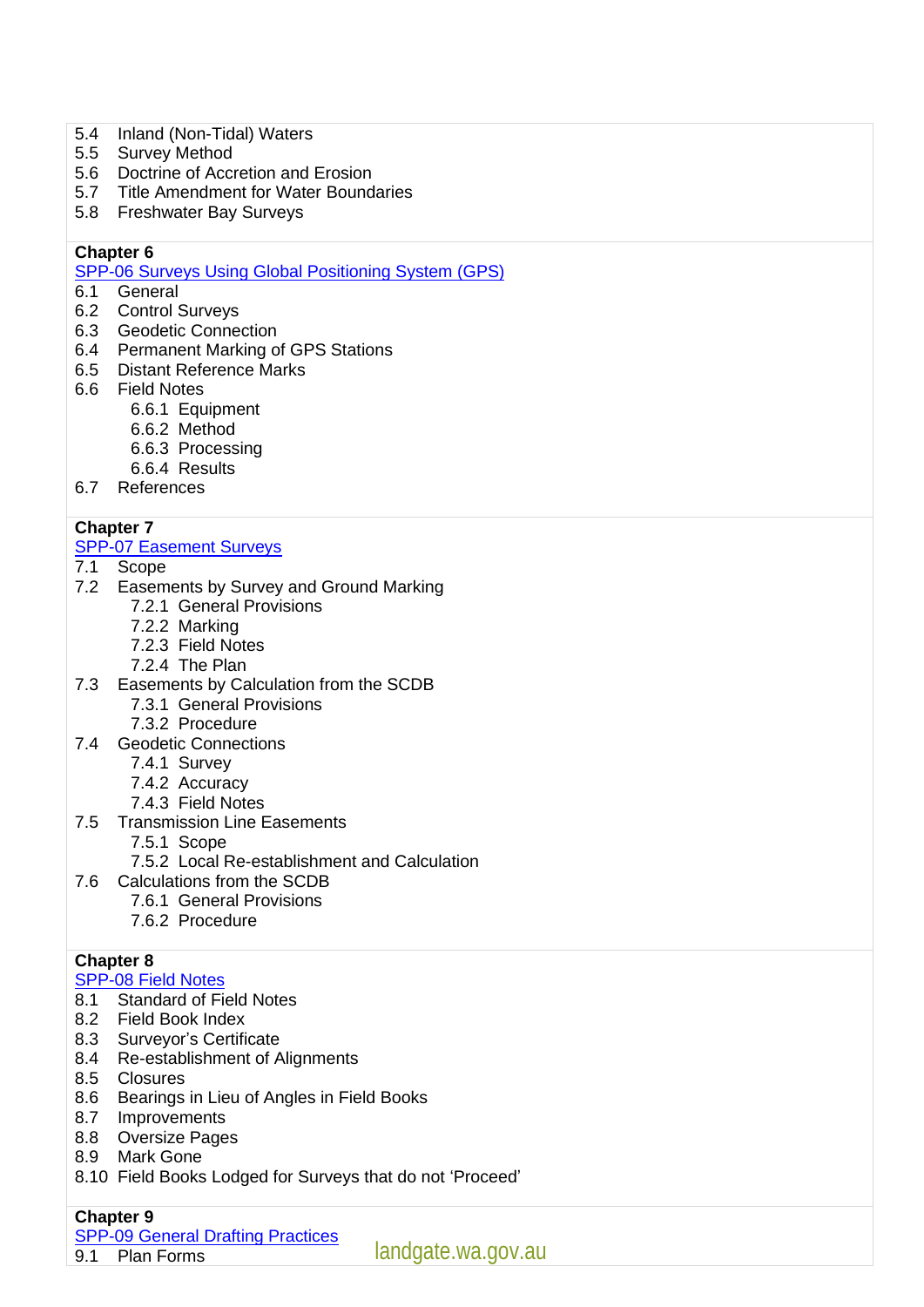- 9.2 Pre-allocation of Plan and Field Book Numbers
- 9.3 Digital Plans
- 9.4 Lots on a Plan Sheet
- 9.5 Multiple Sheet Plans
- 9.6 Scale should be Suitable to Show Detail
- 9.7 Graphical (Bar) Scale
- 9.8 Orientation
- 9.9 Line Styles
- 9.10 Text Styles
- 9.11 Symbols
- 9.12 Old Lines to Complete Surround
- 9.13 Measurement Content
- 9.14 Measurement Presentation
- 9.15 Balance Lots
- 9.16 Multiple Owner Subdivision
- 9.17 Freehold Land Acquisitions
- 9.18 Crown Land Acquisitions
- 9.19 Rural Road Dedications and the Non-extinguishment of Native Title
- 9.20 Adverse Possession Claims
- 9.21 Isolated Crown Surveys
- 9.22 Residue Land Solutions
	- 9.22.1 Multiple Lot Titles
	- 9.22.2 Possessory Applications Claiming Part of a Multiple Lot Title
	- 9.22.3 Roads and Road Widenings from Extensive Freehold Parcels
	- 9.22.4 Excisions from Corridors
- 9.23 Road Widths
- 9.24 Road Names
- 9.25 Connections across Roads
- 9.26 Truncations and Road Widenings
- 9.27 Areas
- 9.28 Subject Land Total Distance
- 9.29 Abuttals
	- 9.29.1 Depiction of Part Lots as Abuttals
	- 9.29.2 Dual Numbering of Crown Plans and Diagrams
- 9.30 Enlargements and Displaced Detail
- 9.31 Water Features
- 9.32 Colouring
- 9.33 Fixation of Surveys
- 9.34 Lot Number Duplication
- 9.35 SSM Depiction
- 9.36 Azimuths and Grid Bearings
- 9.37 Administrative Boundaries on Crown Plans
	- 9.37.1 Townsite Boundaries
	- 9.37.2 State Forest Boundaries
	- 9.37.3 Other Administrative Boundaries
- 9.38 Permanent Improvements as Boundaries
- 9.39 Encroachments, Building Connections
- 9.40 Parcel Identifier within Subject
- 9.41 Pastoral Leases
- 9.42 Unmarked Defined Boundaries
- 9.43 Compiled Plans
- 9.44 Depiction of Mineral Reservations
	- 9.44.1 Reservations in Crown Grants
	- 9.44.2 Lands Affected by Section 15 of the Public Works Act 1902
	- 9.44.3 Mineral Reservations in Transfers
- 9.45 Depth Limits
	- 9.45.1 Background
	- 9.45.2 Current situation
- landgate.wa.gov.au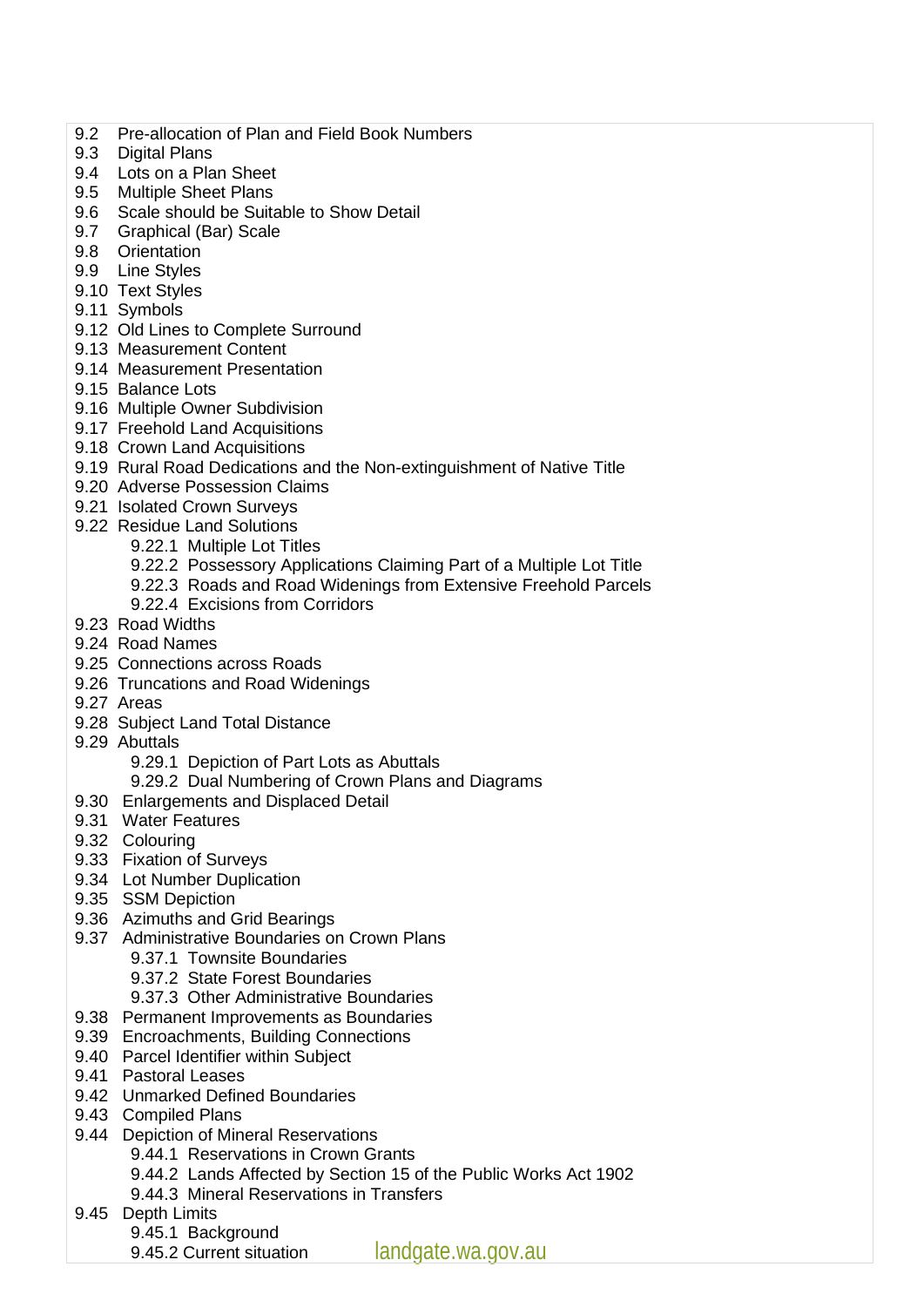- 9.46 Lot Numbers for Vesting Lots and Land Acquisitions
- 9.47 Depiction of Original Unsurveyed Boundaries
- 9.48 Curved Boundaries

#### [SPP-10 Plan Practices](https://www0.landgate.wa.gov.au/for-individuals/Land-Transactions-toolkit/survey-and-plan-policy-and-procedure-guides/#SPP-10)

- 10.1 Deposited Plan Types and Purposes
	- 10.1.1 Plan Type
	- 10.1.2 Plan Purposes
- 10.2 Plan Heading
- 10.3 This section is now obsolete
- 10.4 This section is now obsolete
- 10.5 This section is now obsolete
- 10.6 Local Government and Locality
- 10.7 Former tenure 10.7.1 Depiction of Part Lots in Former Tenure 10.7.2 Dual Numbering of Crown Plans and Diagrams 10.8 This section is now obsolete
- 10.9 Field Book
- 10.10 This section is now obsolete
- 10.11 Surveyors Certificate
- 10.12 This section is now obsolete
- 10.13 In Order for Dealings/Approved
- 10.14 This section is now obsolete
- 10.15 Total Area
- 10.16 Easements
- 10.17 Section of the P&D Act Vesting Land
- 10.18 Special Survey Area Plans
- 10.19 Original Crown Allotment Boundaries on Freehold Plans
- 10.20 Plan Notations
	- 10.20.1 Common Notations
	- 10.20.2 Special Conditions
- 10.21 This section is now obsolete
- 10.22 Plan Amendments
	- 10.22.1 Replacement Plans

 10.22.2 Schedule for Replacement and Amendments to Deposited Plans throughout the Examination Process

- 10.22.3 Examination Amendment Table
- 10.23 Authority for Correction of Errors on Plans after Plan Approval
- 10.24 Cancellations

#### **Chapter 11**

- [SPP-11 Specific Plan Purposes](https://www0.landgate.wa.gov.au/for-individuals/Land-Transactions-toolkit/survey-and-plan-policy-and-procedure-guides/#SPP-11)
- 11.1 Acquisition Plans
- 11.2 Crown Land Amalgamations
- 11.3 Road and Road Widenings Plans
- 11.4 Road Closure Plans
- 11.5 Sole subject Vesting Lot Plans
- 11.6 Interest Plans
- 11.7 Statutory Plans
- 11.8 Christmas/Cocos (Keeling) Island Plans
- 11.9 Pastoral Lease Boundary Amendment Plans
- 11.10 Conversation Plans Prepared Outside Landgate
- 11.11 Plans for Roads for Registration of Interests
- 11.12 Deposited Plans for Infrastructure Projects using Data from the Spatial Cadastre Database (SCDB)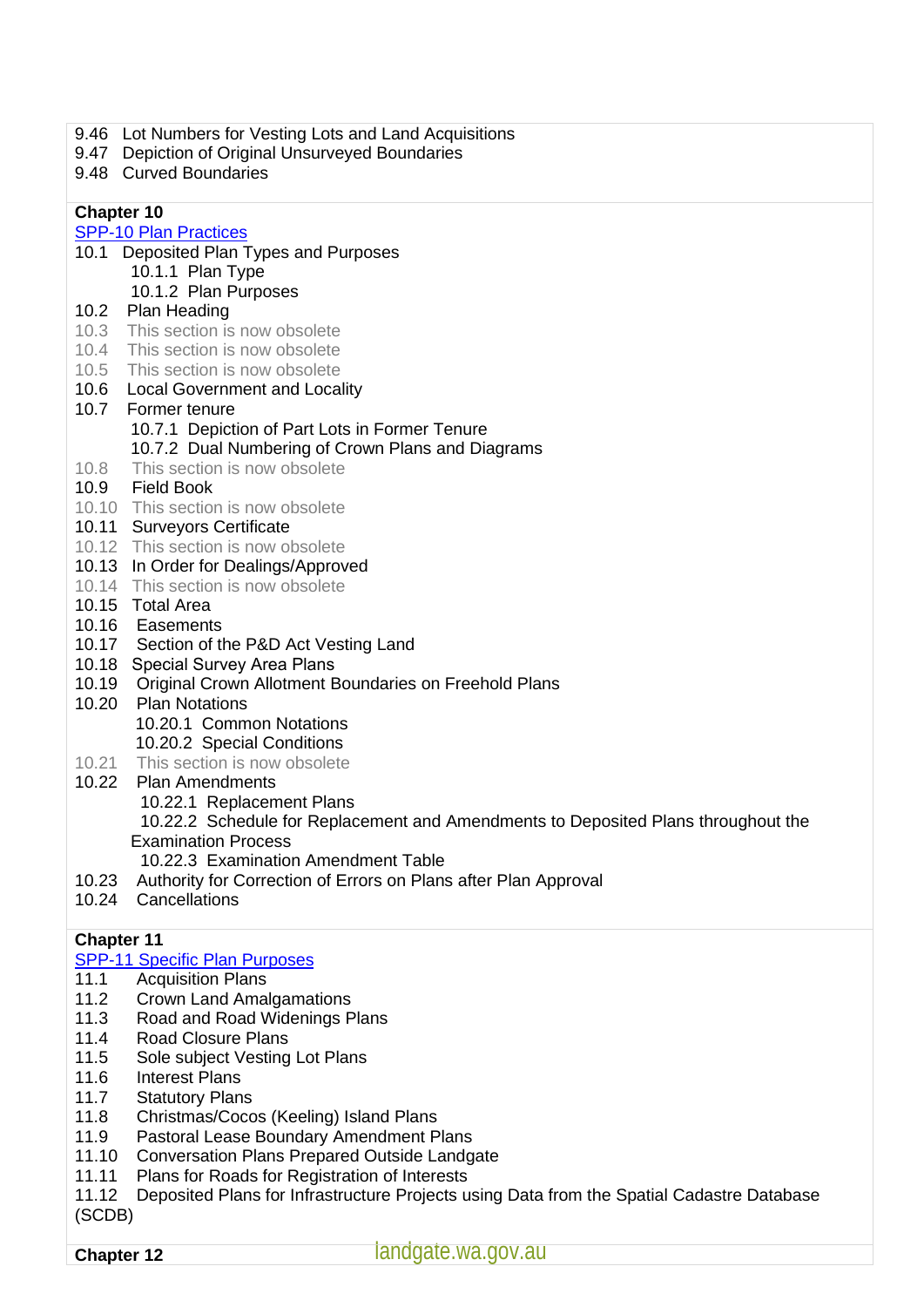#### [SPP-12 Three Dimensional Plans](https://www0.landgate.wa.gov.au/for-individuals/Land-Transactions-toolkit/survey-and-plan-policy-and-procedure-guides/#SPP-12)

- 12.1 The Cubic Parcel<br>12.2 Survey
- Survey
- 12.3 Marking<br>12.4 Location
- 
- 12.4 Location of Structure<br>12.5 What must be Shown 12.5 What must be Shown on the Plan<br>12.6 Flexibility
- **Flexibility**
- 12.7 The Plan View
- 12.8 Options for Defining Vertical Limits
- 12.9 Defining Upper and Lower Limits of 3D Lots
- 12.10 Isometric Projections
- 12.11 Areas of Three Dimensional Lots
- 12.12 Total area of Plan
- 12.13 Easements Limited Vertically
- 12.14 Digital (CSD) Files

#### **Chapter 13**

[SPP-13 Roads](https://www0.landgate.wa.gov.au/for-individuals/Land-Transactions-toolkit/survey-and-plan-policy-and-procedure-guides/#SPP-13)<br>13.1 Road N

- Road Names
- 13.2 Parcel Identifiers
- 13.3 Connections Across Roads
- 13.4 Road Widenings
- 13.5 Closed Roads
- 13.6 Road Casement Surveys by Limited Marking
- 13.7 Dedication of Bridges a Public Roads
- 13.8 Mall Reserves
- 13.9 Public Access Routes
- 13.10 Protected Roads
- 13.11 Partial Taking in Strata Scheme
- 13.12 Road Dedication Stamps on Deposited Plans
- 13.13 Road Widths
- 13.14 Crown Grant Roads

#### **Chapter 14**

[SPP-14 Easements, Covenants,](https://www0.landgate.wa.gov.au/for-individuals/Land-Transactions-toolkit/survey-and-plan-policy-and-procedure-guides/#SPP-14) Notifications and other Interests

- 14.1 Schedule of Interests and Notifications
- 14.2 Terminology for Amending Easements<br>14.3 Content and Structure of the Interests a
- Content and Structure of the Interests and Notifications Schedule
	- 14.3.1 Existing Interests being Brought Forward shown above 'the line'
		- 14.3.2 New Interests and Notifications being depicted shown below 'the line'
- 14.4 Un-dimensioned Memorials and Notifications
- 14.5 Multiple Section 167 Easements
- 14.6 Private Right of Way and Implied Rights
- 14.7 Bringing Forward Unregistered Easements
- 14.8 Transmission Line Easements
- 14.9 General
- 14.10 Interest Brought Forward on Plans
- 14.11 Bringing Forward Anomalous Interests on Plans
	- 14.11.1 Surveyors process
		- 14.11.2 Guideline 1: Used for Type A anomalies
		- 14.11.3 Guideline 2: Used for Type A anomalies
	- 14.11.4 Guideline 3: Used for Types E & F anomalies
	- 14.11.5 Guideline 4: Used for Types E & F anomalies
	- 14.11.6 Landgate process
	- 14.11.7 Notation/s
	- 14.11.8 Field Records
	- 14.11.9 Contacts

14.12 Bringing Forward Section 27A if the TP&D Wat Faschbents and Section 12A if the TP&D Act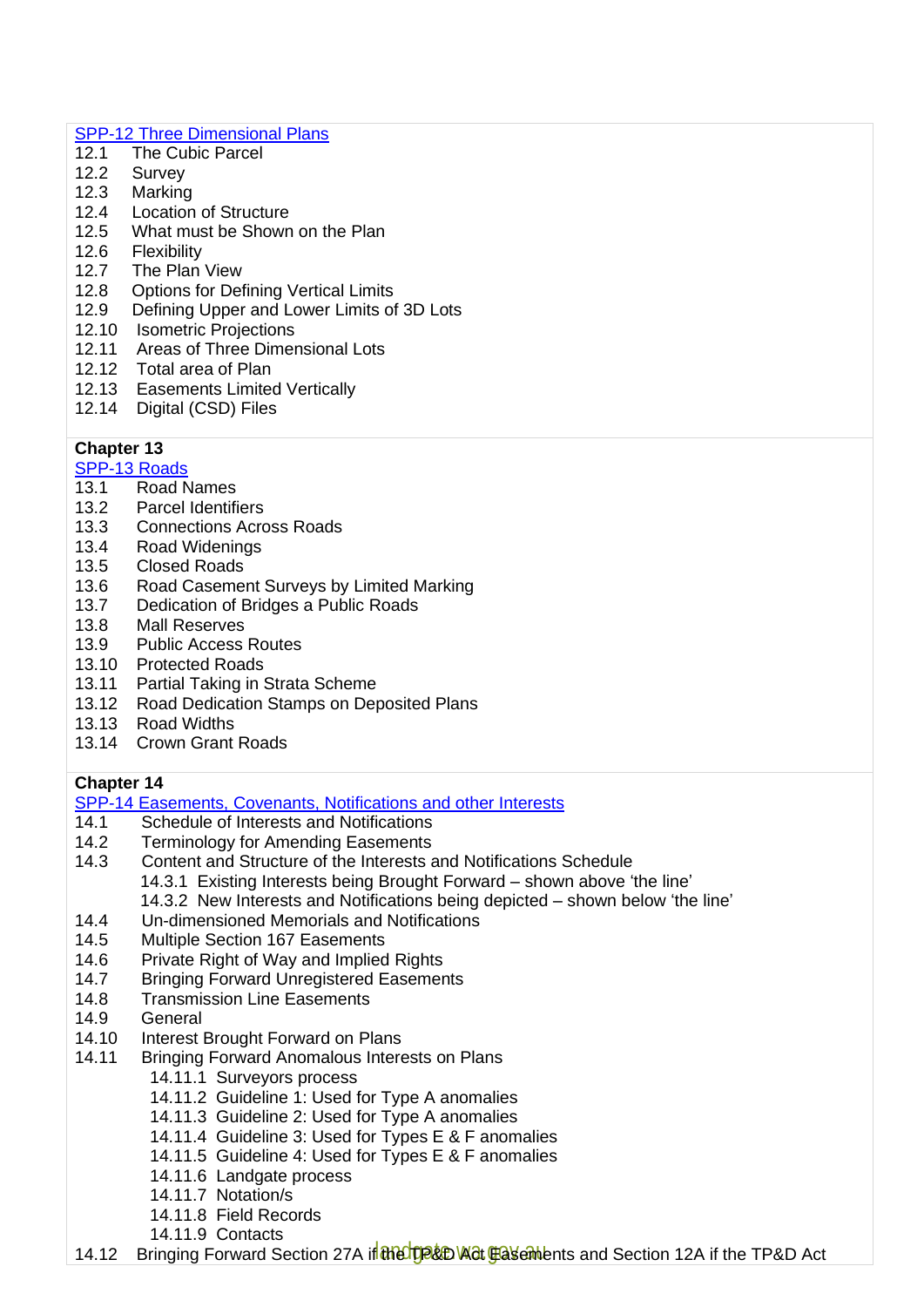**Notifications** 

- 14.13 Bringing Forward Encumbrances Interests (Burdens & Benefits) on Crown Lan Amalgamation Plans
- 14.14 Easements and Covenants Created on Plans
- 14.15 Easements in Gross
- 14.16 Easements in Favour of the Public
- 14.17 Crown Easements
- 14.18 Implied Easements
- 14.19 Graphical Presentation of Easements
- 14.20 Labelling of Interest
- 14.21 Interest Only Plans
	- 14.21.1 Requirements for Deposited Plans
	- 14.21.2 Requirements for CSD files
	- 14.21.3 General matters concerning Interest Only Plans
- 14.22 Lodgement of Instruments
- 14.23 Easements and Notifications over Vesting Land
- 14.24 Subsisting Crown Easements
- 14.25 *Water Agencies (Powers) Act 1984* Memorials 14.25.1 Taxes and Charges (Land Subdivision) Legislation Amendment Act 1996 (Deferral of Charges and Headworks Contributions) 14.25.2 Memorials
- 14.26 Notifications of Factors Affecting Use and Enjoyment of Land
	- 14.26.1 Planning and Development Act 2005
	- 14.26.2 Transfer of Land Act 1893
	- 14.26.3 Water Services Licensing Act 1995
- 14.27 The Use of Restrictive Covenants/Covenants to Control Access to Roads<br>14.28 Carbon Rights, Carbon Covenants and Tree Plantations
- Carbon Rights, Carbon Covenants and Tree Plantations
	- 14.28.1 Carbon Rights Act 2003
		- 14.28.2 Tree Plantation Agreements Act 2003

#### **Chapter 15**

[Possessory Applications and Bringing Land](https://www0.landgate.wa.gov.au/for-individuals/Land-Transactions-toolkit/survey-and-plan-policy-and-procedure-guides/#SPP-15) under the TLA

- 15.1 Adverse Possession
	- 15.1.1 General Requirements
	- 15.1.2 Possessory Applications Claiming Part of a Multiple Lot Title
- 15.2 TLA Applications

#### **Chapter 16**

#### [Digital Data Requirements](https://www0.landgate.wa.gov.au/for-individuals/Land-Transactions-toolkit/survey-and-plan-policy-and-procedure-guides/#SPP-16)

- 16.1 Digital Data
- 16.2 Business Rules
- 16.3 CSD File Requirements
	- 16.3.1 Polygons on Plan
		- 16.3.2 Roads
		- 16.3.3 Distances and Angles
		- 16.3.4 Lot Areas
		- 16.3.5 Changes after Lodgement
		- 16.3.6 Three Dimensional Polygons
- 16.4 CSD File Requirement Examples
	- 16.4.1 Point to Point Capture
	- 16.4.2 Original Dimensions
	- 16.4.3 Easements, Covenants and Notifications
	- 16.4.4 Interest Only Plans
	- 16.4.5 Split Surrounds and Lots
	- 16.4.6 Tie to Existing Cadastral Corner
	- 16.4.7 Water Feature (Topographic String)

#### **Chapter 17**

[Lodgement Procedures](https://www0.landgate.wa.gov.au/for-individuals/Land-Transactions-toolkit/survey-and-plan-policy-and-procedure-guides/#SPP-17)

17.1 Manual Lodgement Procedure for Deposited Plans. au